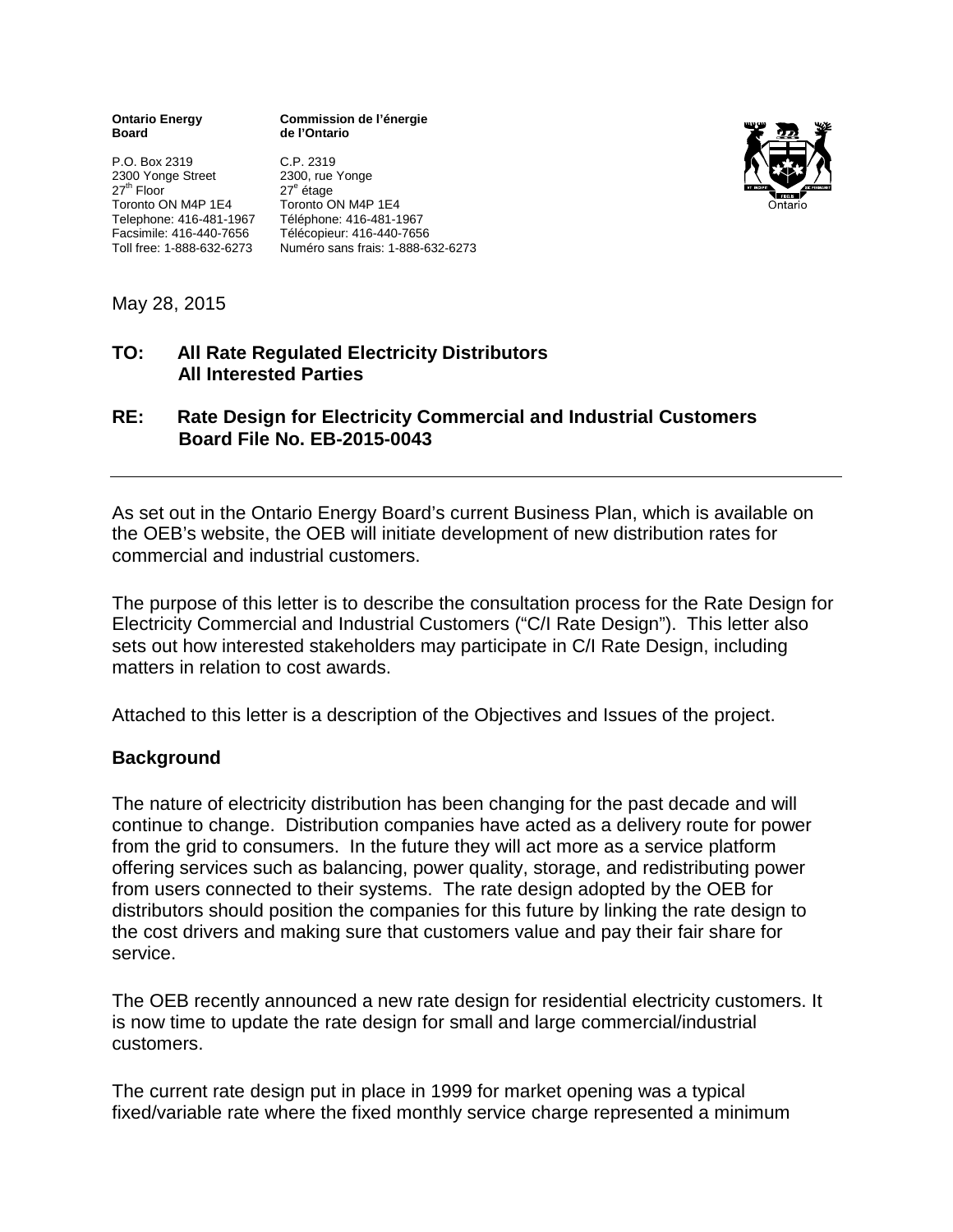system approach to cost allocation and the kW variable rate was intended to represent an incremental capacity charge.

Changing customer behaviours (such as net metering) and expectations on distributors have resulted in the current rate design becoming less effective in serving customers as a method for managing bills and supporting investment in distributed generation. A new design is needed to ensure adequate and stable revenue is recovered to fund the distribution infrastructure required to provide customers with the reliability and capacity needed to serve their requirements.

The residential rate design project affects 90% of a typical distributor's customers, but only about one third of their load. This project will address the remaining customers and load. These customers are likely more sophisticated in their approach to energy use and larger ones are more knowledgeable about use and costs. The ubiquity of interval metering creates new possibilities for rate design. As a result, there is a much bigger opportunity for using rate price signals for both optimizing the use of the system and focusing on long-term cost drivers for investment and cost containment.

### **Consultation Process Overview**

### Stakeholder Meetings

OEB staff will hold meetings with stakeholder groups to discuss issues and propose options for the Board's consideration. These meetings will include presentations to appropriate meetings of broad stakeholder groups; and discussions with small groups of stakeholders by perspective (i.e. conservation, ratepayers, distributors, etc.)

Specifics about these meetings (date, location and agenda) will be announced in due course.

### Staff Report to the Board

Following the consultation process referenced above, OEB staff will prepare a report to the Board on specific matters raised in the consultation and providing rate design options for the Board's consideration.

### **Invitation to Participate and Cost Awards**

Interested stakeholders must register their intent to participate in the consultation by filing a letter with the OEB by Thursday, June 18, 2015, in accordance with the filing instructions set out below.

Cost awards will be available to eligible persons under section 30 of the *Ontario Energy Board Act, 1998*, for participation in cost eligible activities as set out in Appendix A. Cost eligibility decisions as a result of this filing will apply to any further eligible activities in this process.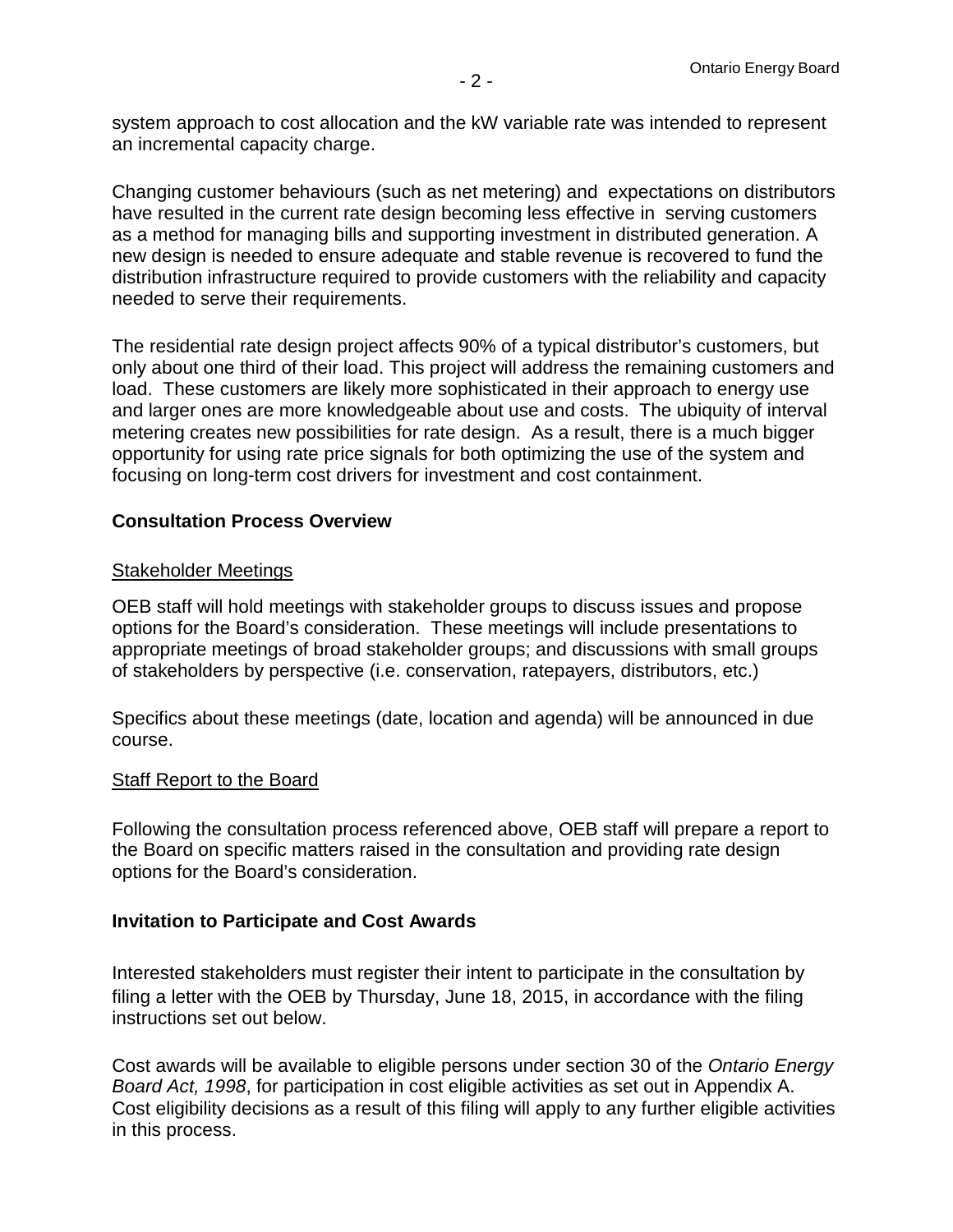Appendix A contains information regarding cost awards for this consultation, including in relation to eligibility requests and objections. Costs awarded will be recovered from all rate regulated electricity distributors apportioned on a pro-rata basis relative to their contributions to the OEB's annual cost assessment.

Filings to the OEB in relation to cost awards must be made in accordance with the filing instructions set out below.

### **Filing Instructions**

Please submit electronic copies of filings in searchable/unrestricted Adobe Acrobat (PDF) format through the OEB's web portal at [pes.ontarioenergyboard.ca/eservice a](http://www.pes.ontarioenergyboard.ca/eservice/)nd also file two paper copies at the address below. You will need a user ID to make filings through the OEB's web portal. If you do not have a user ID, visit the ["e-filings](http://www.ontarioenergyboard.ca/OEB/Industry/Regulatory%20Proceedings/e-Filing%20Services) [services"](http://www.ontarioenergyboard.ca/OEB/Industry/Regulatory%20Proceedings/e-Filing%20Services) webpage on the OEB's website at [www.ontarioenergyboard.ca a](http://www.ontarioenergyboard.ca/)nd fill out a user ID password request.

Please use the document naming conventions and document submission standards outlined in the document entitled "RESS Document Preparation – A Quick Guide" also found on the e-filing services webpage. If the OEB's web portal is not available, electronic copies of filings may be filed by e-mail to [boardsec@ontarioenergyboard.ca.](mailto:boardsec@ontarioenergyboard.ca) If you do not have internet access, please provide a CD containing your filing in PDF format as described above to the Board Secretary at the following address:

Kirsten Walli Board Secretary Ontario Energy Board P.O. Box 2319 2300 Yonge Street, Suite 2700 Toronto, Ontario M4P 1E4

All filings to the OEB must be received by the Board Secretary by 4:45 p.m. on the required date. Filings must quote file number EB-2015-0043 and include your name, address, telephone number and, where available, your e-mail address and fax number. All filings received by the OEB in relation to this consultation will be available for viewing at the OEB's offices and will be placed on the OEB's website.

Questions about this consultation process should be directed to Laurie Reid at [Laurie.Reid@OntarioEnergyBoard.ca](mailto:Laurie.Reid@OntarioEnergyBoard.ca) or 416-440-7623. The OEB's toll-free number is 1-888-632-6273.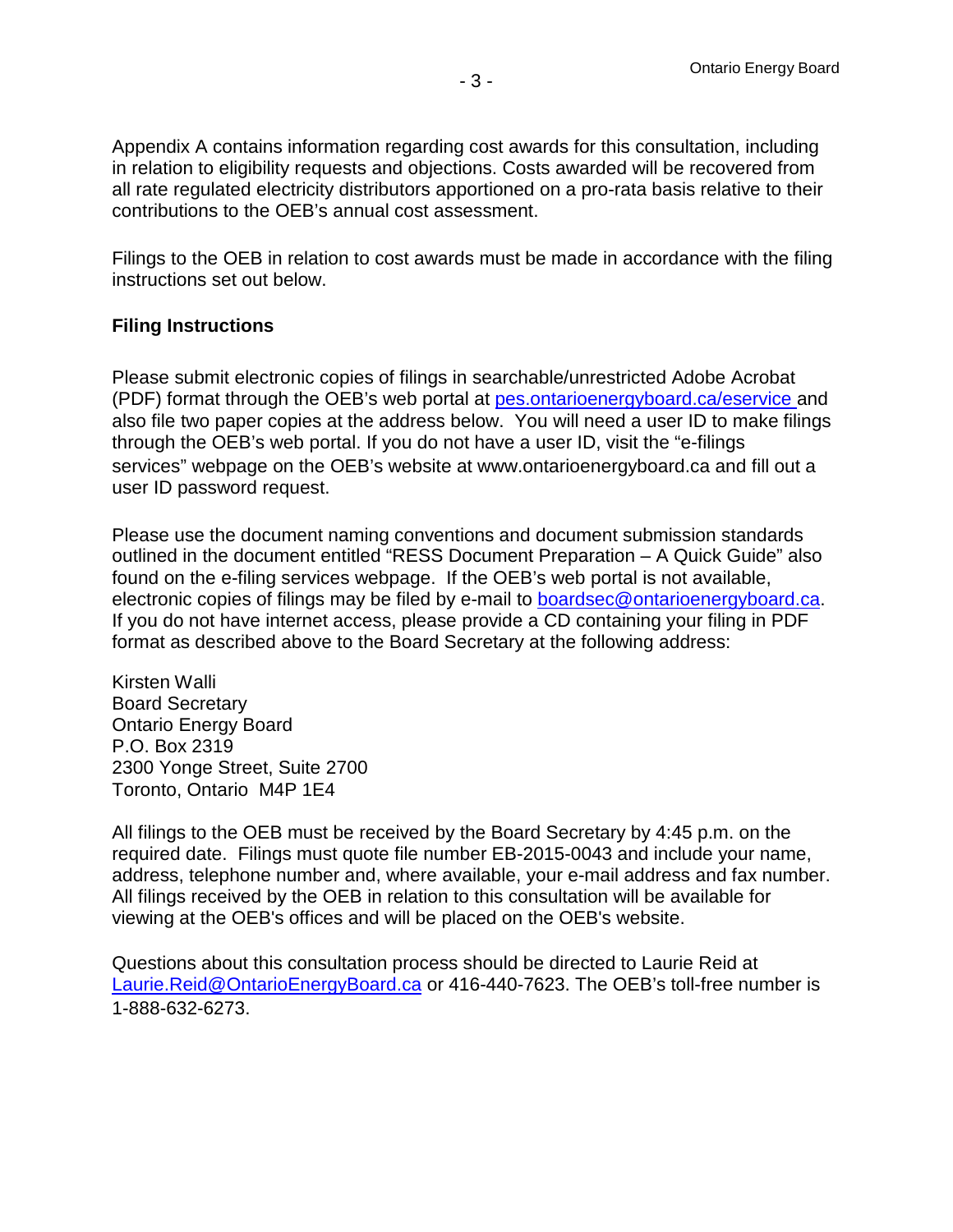Yours truly,

*Original signed by*

Kirsten Walli Board Secretary

Attachment: Appendix A Cost Awards Rate Design for Commercial/Industrial Customers: Objectives and Issues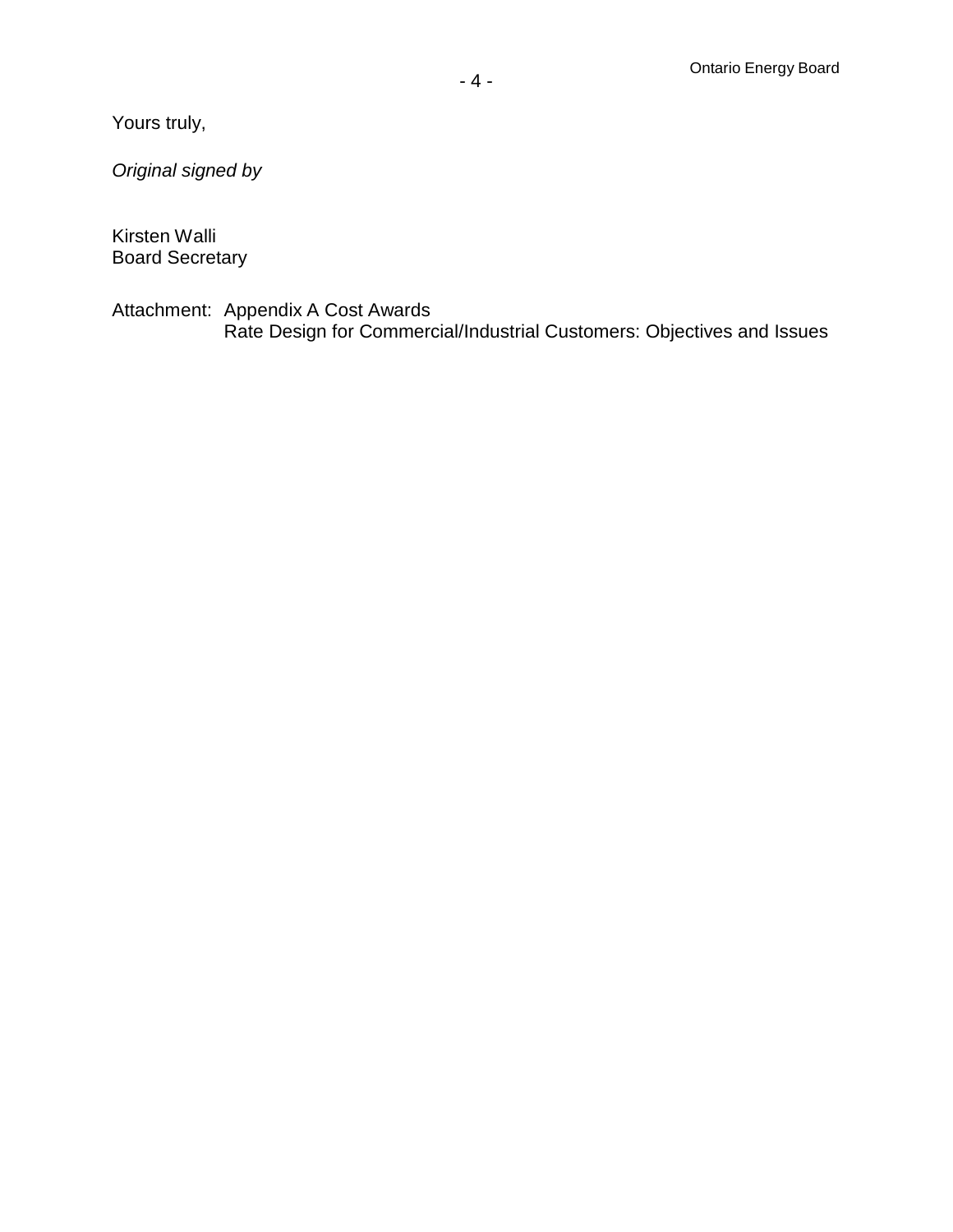# **Appendix A**

To Cover Letter Dated May 28, 2015 EB-2015-0043

# **COST AWARDS**

# **Cost Award Eligibility**

The Board will determine eligibility for costs in accordance with its Practice Direction on Cost Awards. Any person intending to request an award of costs must file with the OEB a written submission to that effect by Thursday, June 18, 2015, identifying the grounds on which the person believes that it is eligible for an award of costs (addressing the OEB's cost eligibility criteria as set out in section 3 of the OEB's Practice Direction on Cost Awards). An explanation of any other funding to which the person has access must also be provided, as should the name and credentials of any lawyer, analyst or consultant that the person intends to retain, if known. All requests for cost eligibility will be posted on the OEB's website.

If an OEB licensee has any objections to any of the requests for cost eligibility, such objections must be filed with the OEB by **Thursday, July 2, 2015.** Any objections will be posted on the OEB's website. The Board will then make a final determination on the cost eligibility of the requesting participants.

## **Eligible Activities**

Cost awards will be available in relation to participation in the Stakeholder Meetings. Other eligible activities will be announced as the project progresses. Cost eligibility decisions as a result of this filing will apply to any further eligible activities in this process.

The maximum number of cost eligible hours per participant for to prepare for, attend and report on Stakeholder Meetings is up to 1.5 times the meeting time. Information on the maximum number of eligible hours will be made when the meetings are announced.